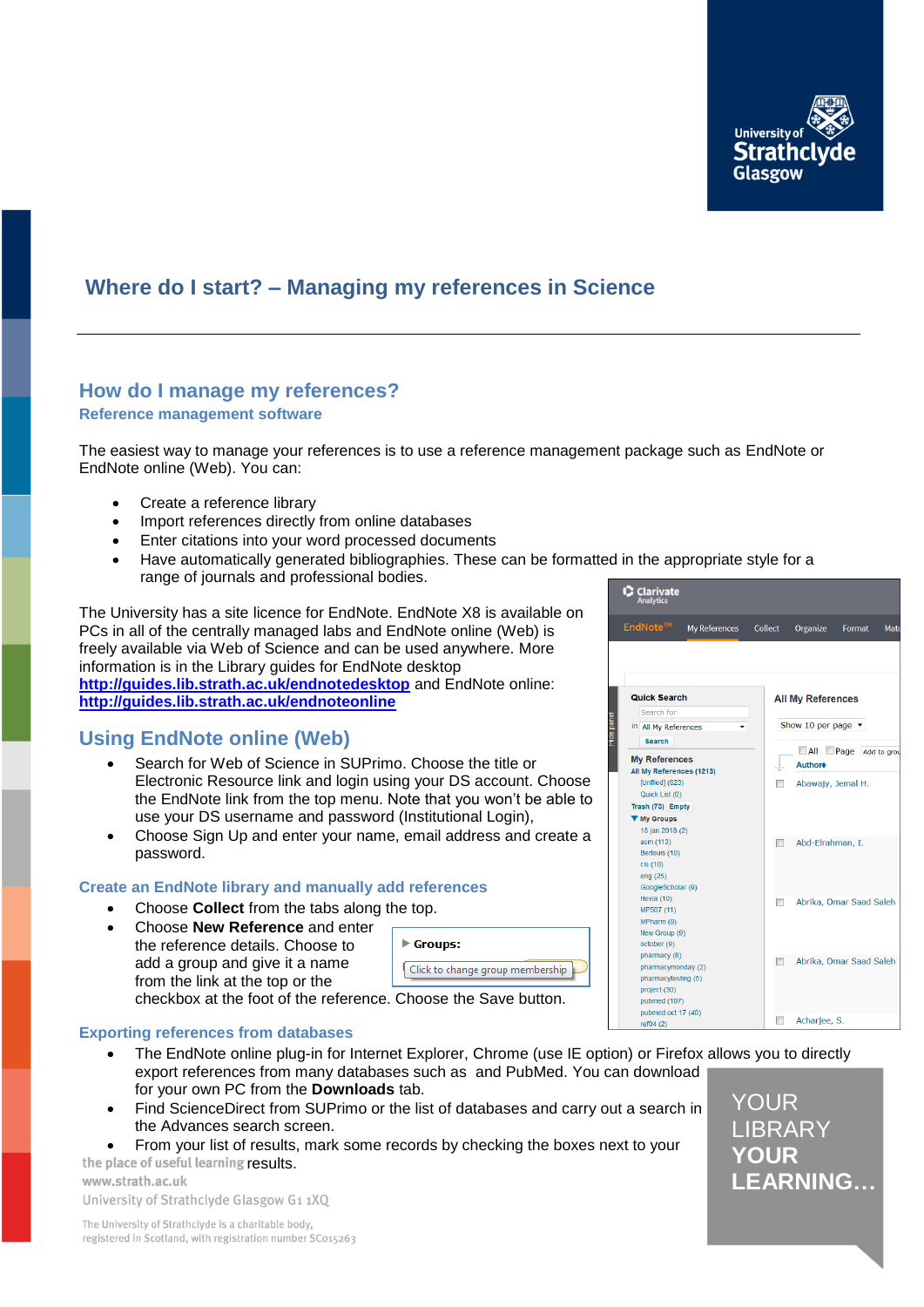- Select the **Export** link and leave the file format set at **RIS (for EndNote, Reference Manager, ProCite)**. Open the file and choose the destination EndNote Online.
- Your references will appear in the [Unfiled] folder. Open the [Unfiled] folder and use the Add to group pull-down menu to move the records to another folder.
- If you are unable to directly export references, you can save them as a RefMan RIS or text file and then import the file in **Contract Contract**

| EndNote online. In                                                    | lOpening science46c943g9.ris                                                                     |                       | <b>Choose Destination</b>                | 25        |
|-----------------------------------------------------------------------|--------------------------------------------------------------------------------------------------|-----------------------|------------------------------------------|-----------|
| EndNote online                                                        | You have chosen to open:                                                                         |                       |                                          |           |
| choose <b>Collect</b> and                                             | Signce46c943d9.ris                                                                               |                       | Export to:                               | OK.       |
| then Import                                                           | which is: RIS Formatted File (7.0 kB)<br>from: http://www.sciencedirect.com                      |                       | EndNote<br><b>EndNote Online</b>         | Cancel    |
| References, Browse                                                    | What should Firefox do with this file?                                                           |                       |                                          |           |
| for the name of the                                                   |                                                                                                  |                       |                                          |           |
| file then choose the                                                  | O Open with ResearchSoft Direct Export Helper (default)                                          |                       |                                          |           |
| database filter and                                                   | Save File                                                                                        |                       |                                          |           |
| the group to which                                                    | Do this automatically for files like this from now on.                                           |                       |                                          |           |
| you want to import                                                    |                                                                                                  |                       |                                          |           |
| the references.                                                       | OK                                                                                               | Cancel                |                                          |           |
| Some databases                                                        |                                                                                                  |                       |                                          |           |
| EndNote online button:                                                | have an EndNote online (Web) export option. For<br>example in Web of Science, choose the Save to | <b>EndNote Online</b> |                                          | X         |
| Save to EndNote online                                                | v<br>from                                                                                        |                       | 5 references exported to my.endnote.com. |           |
| your results list.<br>You can use the <b>Capture</b> button to gather |                                                                                                  |                       |                                          |           |
|                                                                       | bibliographic information from a webpage or an                                                   |                       |                                          |           |
|                                                                       | institutional repository such as Strathprints, the                                               |                       |                                          | <b>OK</b> |
|                                                                       | University of Strathclyde repository. You can install                                            |                       |                                          |           |
| and select Add to Favourites                                          | the Capture button from <b>Downloads</b> . Right Click                                           |                       |                                          |           |

### **Creating your bibliography and in-text citations in Word**

- On your own PC download the Cite While You Write plug-in see **Downloads**. Lab PCs have Cite While You Write for EndNote and EndNote online (Web). You can switch between them by choosing **Preferences** and then **Application**.
- Open up a Word document or create a new document.
- Choose the EndNote tab.
- Choose the referencing style (e.g. Harvard Strathclyde) you want to use from the Style: menu. If the style you need isn't listed in the drop-down menu, choose Select another style.
- Place your cursor where you would like to insert your citation and choose **Insert Citations**. Enter information about the citation, e.g. author's surname, in the Find Citation box.
- Select the Find button. Select the reference you need from the list and choose Insert. The reference will be inserted where your cursor is and the bibliography will be generated automatically.
- Use the **Edit Citation(s**) option to delete citations.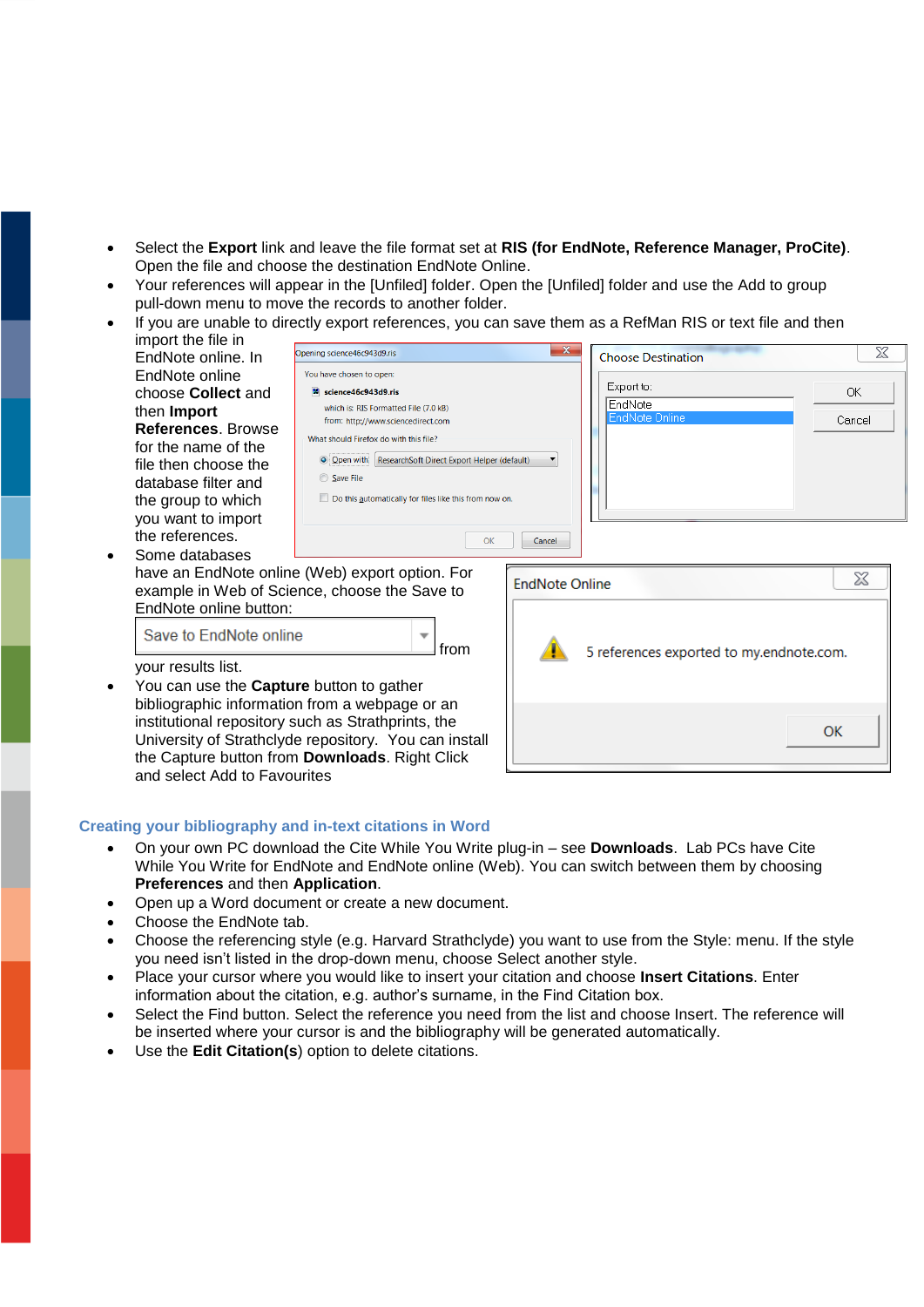### **Using EndNote**

Open up EndNote: Start -> All Programs -> EndNote ->EndNote.

### **Create an EndNote library and manually add references**

- Select **File** then **New** to create a new EndNote library. Give the library a name (e.g. test.enl) or use the default name (My EndNote Library.enl) and save it to your own file space. You now have an empty EndNote library.
- Add references by clicking on **References** and then **New Reference** or on the Document with+ sign icon on the menu bar in your library.
- Choose the correct reference type (default is Journal Article) and enter the details. Separate authors should be on separate lines. Use the tab key or mouse to move between fields.
- Save the reference by choosing File then Save or just select the x in the top right hand corner of the window to close the window and you will be prompted to save the reference.
- A summary of the reference (Author, Year, Title) is shown on screen.
- Double click on the reference to view all of the details you added earlier.

### **Exporting references from databases**

Some databases, such as Web of Science, let you directly export your references to your reference management software.

- Find Web of Science from SUPrimo or the list of databases and carry out a search.
- From your list of results, mark some records that you want to keep by checking the boxes next to your results.
- Use the down arrow to select the Save to EndNote desktop button. Save to EndNote desktop  $\overline{\phantom{a}}$
- The references will go into your EndNote library, if you have it open, or you will be prompted to open a library. If you have the plug-in for EndNote online installed, you see the Choose Destination box and you can choose EndNote.
- You will then see these latest references in your EndNote library.
- To view all of your references in this library, click on References and then Show All References.

**Note:** The EndNote online plugin will also allow you to directly export references from many databases to EndNote desktop.